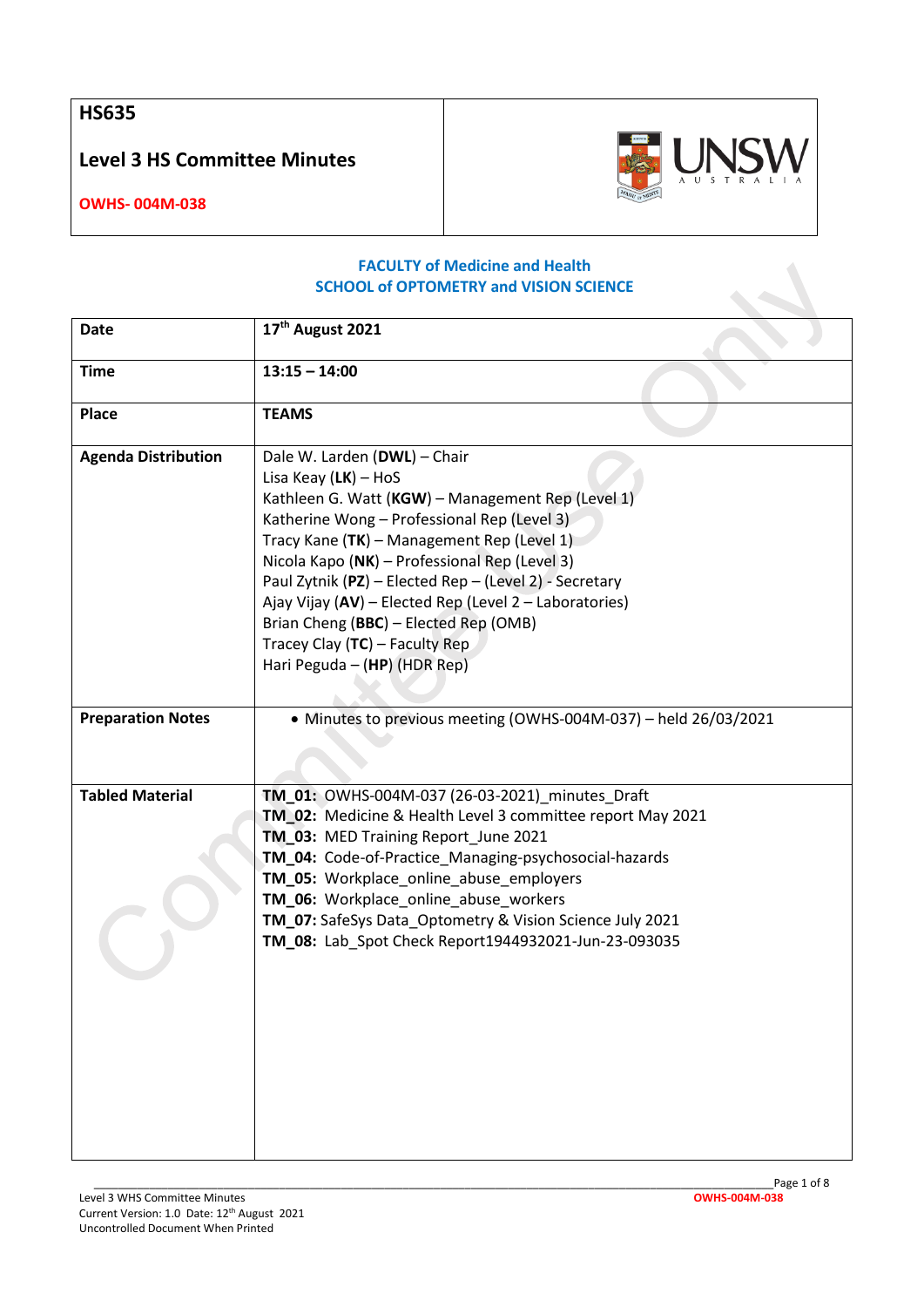| <b>Agenda Item</b>                                                                                                                                                                                                          |                                                                                                                                                                   | <b>Report from</b> |
|-----------------------------------------------------------------------------------------------------------------------------------------------------------------------------------------------------------------------------|-------------------------------------------------------------------------------------------------------------------------------------------------------------------|--------------------|
|                                                                                                                                                                                                                             | 1. Acknowledgement of Country                                                                                                                                     | Chairperson        |
|                                                                                                                                                                                                                             | We respectfully acknowledge the traditional custodians of the land on which<br>this meeting is conducted. We respectfully acknowledge elders past and<br>present. |                    |
| 2.                                                                                                                                                                                                                          | <b>Welcome and apologies</b>                                                                                                                                      |                    |
|                                                                                                                                                                                                                             | Present: DWL, LK, TK, NK, PZ, AV, BBC, TC                                                                                                                         |                    |
|                                                                                                                                                                                                                             | Absent: KGW, HP                                                                                                                                                   |                    |
|                                                                                                                                                                                                                             |                                                                                                                                                                   |                    |
| 3.                                                                                                                                                                                                                          | <b>Approval of Minutes:</b>                                                                                                                                       | Chairperson        |
|                                                                                                                                                                                                                             | OWHS-004M-037 (26/03/2021)                                                                                                                                        |                    |
|                                                                                                                                                                                                                             | -Approved                                                                                                                                                         |                    |
| 4.                                                                                                                                                                                                                          | Action items and matters arising from the previous meeting                                                                                                        |                    |
|                                                                                                                                                                                                                             | 4.1 Warden Training:                                                                                                                                              | (DWL)              |
|                                                                                                                                                                                                                             | <b>Warden Zones Now in Operation:</b>                                                                                                                             |                    |
|                                                                                                                                                                                                                             | <b>Precinct 3; Group 3: (K17; J17; M15)</b>                                                                                                                       |                    |
|                                                                                                                                                                                                                             | (Ainsworth, Willis Annexe, Computer Science & Rupert Myers),                                                                                                      |                    |
| -UNSW is now divided into precincts and groups. Chief Warden/<br>Deputy wardens in Rupert Myers and above mentioned buildings will now<br>assist in emergency situations across all buildings in the same zone if required. |                                                                                                                                                                   | (DWL/TC)           |
|                                                                                                                                                                                                                             | 4.2 Project Salus Update                                                                                                                                          |                    |
|                                                                                                                                                                                                                             | <b>WHS Monitor now live.</b><br>All hazards; incidents; WSI should be entered in WHSM                                                                             | (DWL)              |
|                                                                                                                                                                                                                             | https://www.riskmanagement.unsw.edu.au/work-health-and-safety                                                                                                     |                    |
|                                                                                                                                                                                                                             | SafeSYS RMF scheduled to move across end of September<br>TM_07 (SOVS SafeSYS forms)                                                                               |                    |
|                                                                                                                                                                                                                             | -Outstanding Safesys docs are currently in the process of being<br>approved ready for move.                                                                       |                    |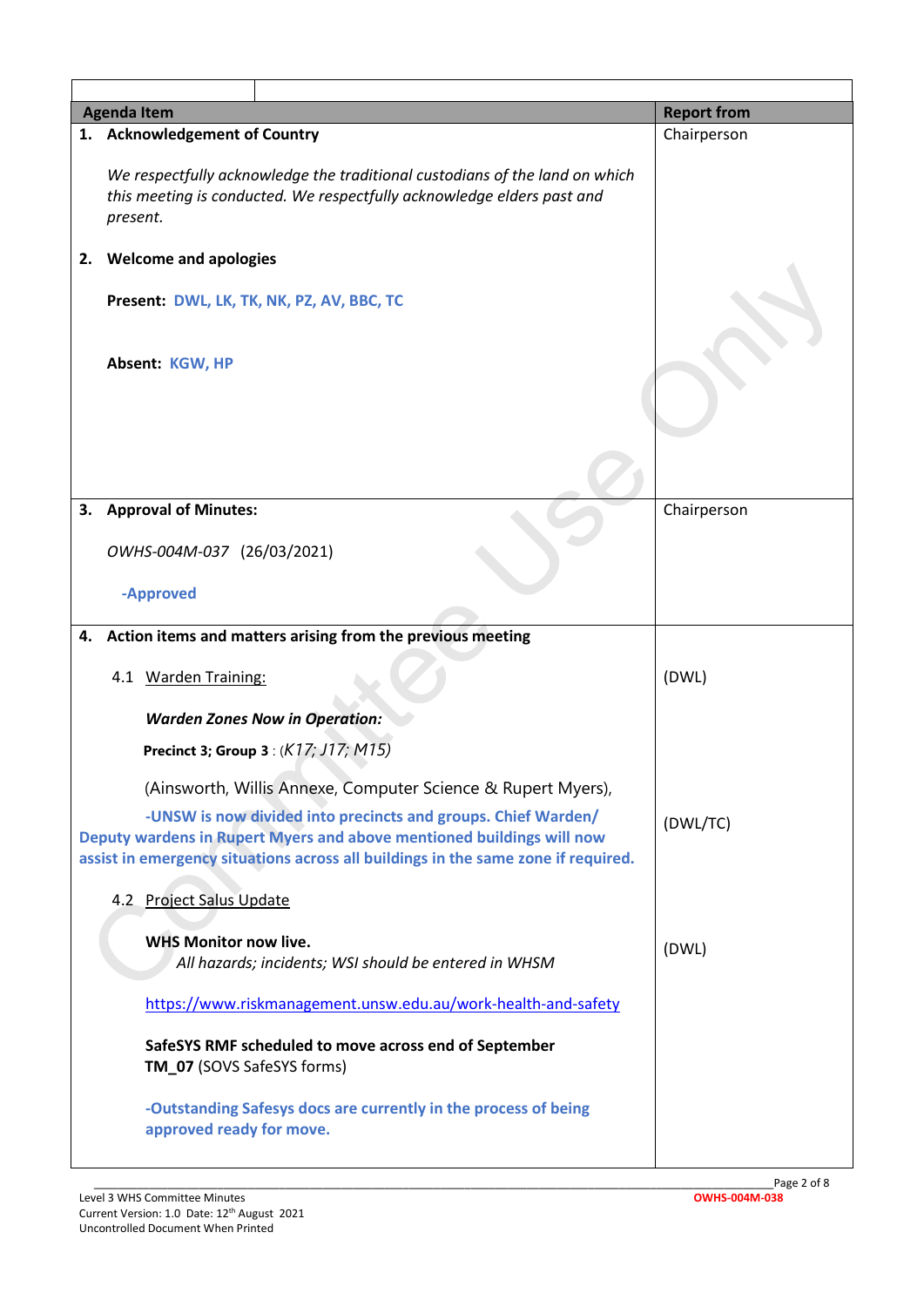|                           | 4.3 COVID 19                                                                                                                                                   | (DWL)                    |
|---------------------------|----------------------------------------------------------------------------------------------------------------------------------------------------------------|--------------------------|
|                           | <b>Work from Home Restrictions Still Apply.</b>                                                                                                                |                          |
|                           | Written approval from faculty required.                                                                                                                        |                          |
| Vlado.                    | -Best Communication process for approval will be confirmed with                                                                                                |                          |
|                           | <b>Monitor NSW Health Communiques.</b>                                                                                                                         |                          |
|                           | 4.4 First Aid Officers in ORLAB                                                                                                                                | (BBC)                    |
|                           | BCC looking for new recruit- Ongoing.                                                                                                                          |                          |
|                           | -Brian has checked with old main First aid team and they are happy to<br>assist with Orlab first aid if required. No other recruit necessary at this<br>stage. |                          |
|                           | -Closed.                                                                                                                                                       |                          |
|                           | 4.5 Mental Health First Responder Training                                                                                                                     | (DWL)                    |
|                           | <b>Currently Trained:</b><br><b>Dale Larden</b><br><b>Katariina Pakarinen</b><br><b>Maria Markoulli</b><br><b>Michelle Bonanno</b>                             | (DWL)                    |
|                           | Training now available online                                                                                                                                  |                          |
|                           | 4.6 HSECCO                                                                                                                                                     |                          |
|                           | Committee Consultation Training - all committee members<br><b>HSECCO-HSE Consultation Course via MOODLE.</b>                                                   |                          |
|                           | -Tracy C will send report to Dale to confirm numbers complted                                                                                                  | (TC)                     |
| 5                         | <b>Communication In and Out</b>                                                                                                                                | Chairperson or Secretary |
|                           |                                                                                                                                                                |                          |
| $\underline{\mathsf{IN}}$ | 5.1. TM_02_Medicine & Health Level 3 committee report May 2021                                                                                                 |                          |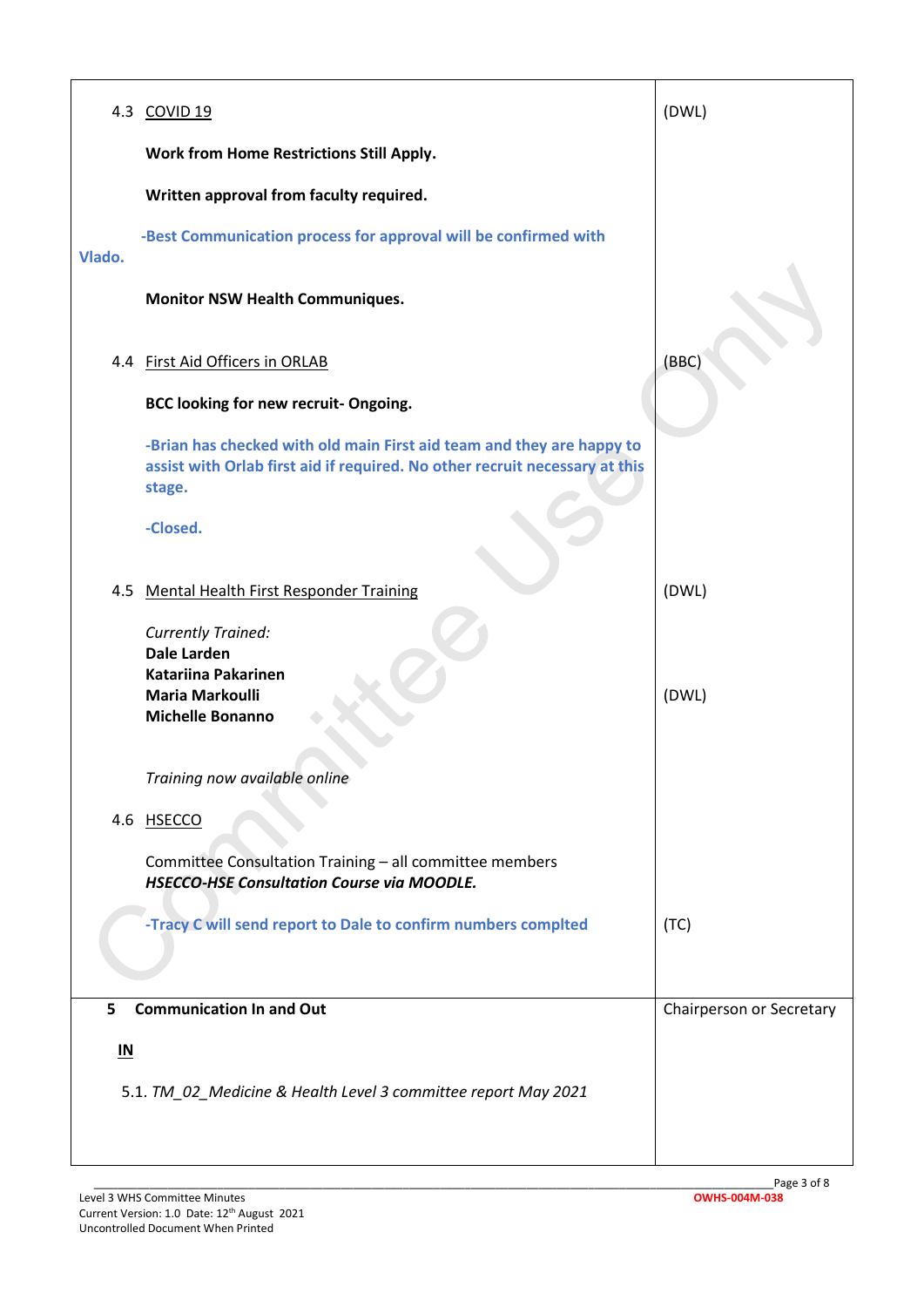5.2. *TM\_03\_MED Training Report June 2021*

5.3. *TM\_04\_Code of Practice (Managing Psychological Hazards)*

5.4. *TM\_05\_06\_Workplace Online Abuse (Employers/Workers)*

5.5. *TM\_07\_SOVS SafeSYS Documents – pending Tx to WHS Monitor*

*- Ajay, Dale and Lisa Nivison Smith currently working on this.*

5.6. *TM\_08\_Lab Spot-Check Report*

**-Tracy reported minor issues reported at the time, Ajay has resolved and closed most issues off. Some still in process as Ajay can't currently log on from home.**

5.7. Bio-Safety Cabinet Safety Alert

<https://safety.unsw.edu.au/node/128/>

## **6 Review of Hazards & Incidents Report**

6.1 Issue #27386 (Hzd – Build.Dmg.) – Handrail – **IP** Transferred to WHS Monitor (**HAZ-96)**

6.2 Issue #27878 (Hzd – STF) – Lighting – **CLS**

6.3 Issue #27882 (WSI – Elec) -Lighting Fallen – **CLS**

6.4 Issue #27883 (WSI – Other) – Saline Eye Wash Exp. – **CLS**

6.5 **HAZ-66** (Hzd – Equipment) – Safety Mirror – **IP**

- **To be checked by Dale upton return to site.**

6.6 **HAZ-67** (Hzd – Equipment – Lighting) - **CLS**

Update from each workgroup representative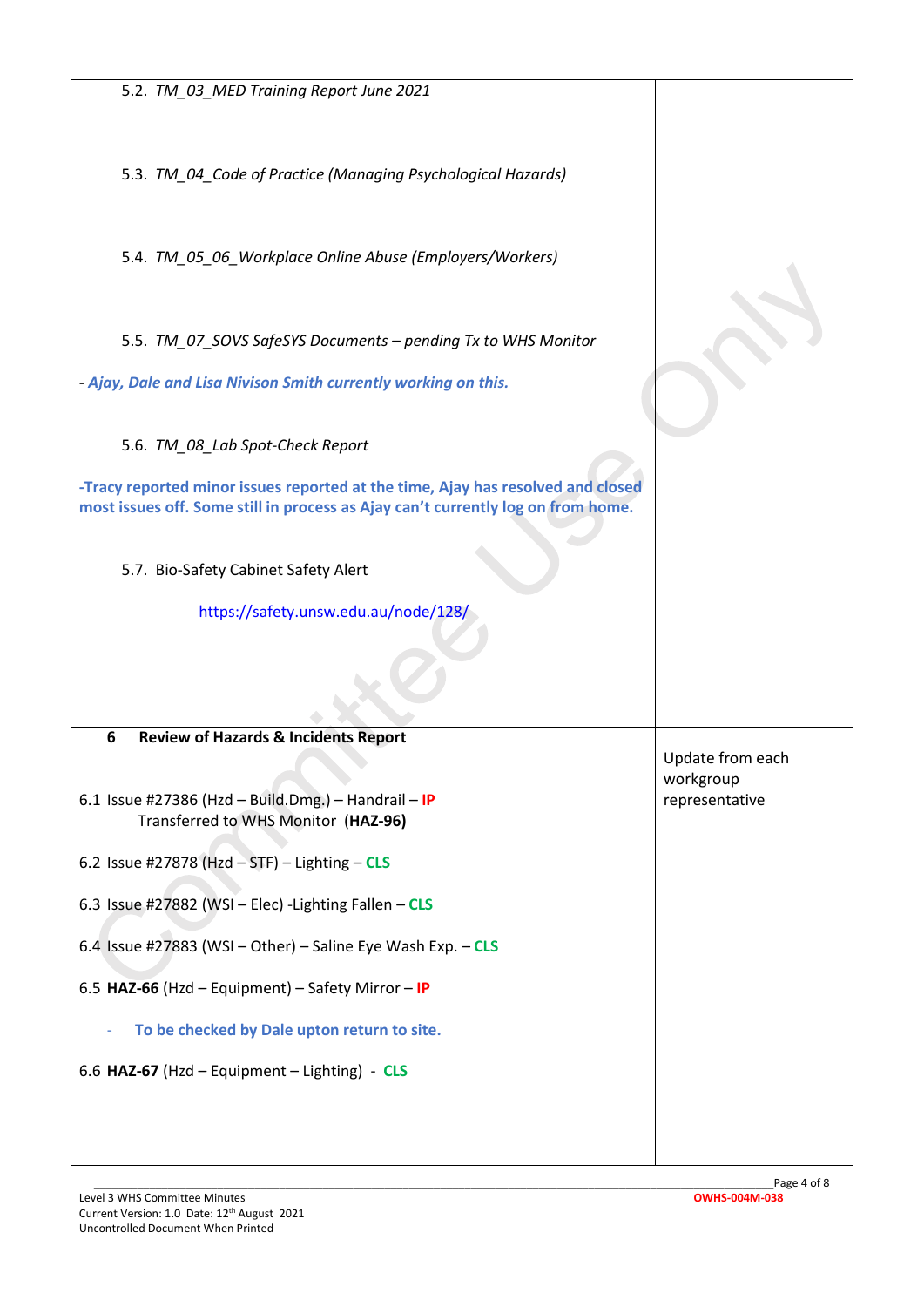| <b>Workplace Inspections</b><br>$\overline{\mathbf{z}}$                                       | Update from each |
|-----------------------------------------------------------------------------------------------|------------------|
| 7.1 Progress on completion of School/Unit Workplace Inspections                               | workgroup        |
| Email correspondence to Staff Requesting that these now be completed.                         | representative   |
| (Sent: 18/03/2021)                                                                            |                  |
| Progressing - currently on hold                                                               |                  |
| Now conducted through WHS monitor, Dale will send email to all staff to                       |                  |
| request them to do a workplace Safety inspection when they return to                          |                  |
| site, can be done online.                                                                     |                  |
| Tracy has offered to run a session on new online inspection module<br>when we return to site. |                  |
|                                                                                               |                  |
|                                                                                               |                  |
|                                                                                               |                  |
| 7.2 Progress on completion of Electrical testing and tagging schedule                         |                  |
| Entire Building Reviewed and tested as required by STOWE PC                                   |                  |
| PAT Unit Calibrated until November 2022                                                       |                  |
| -To be reviewed on return.                                                                    |                  |
|                                                                                               |                  |
|                                                                                               |                  |
|                                                                                               |                  |
|                                                                                               |                  |
|                                                                                               |                  |
|                                                                                               |                  |
|                                                                                               |                  |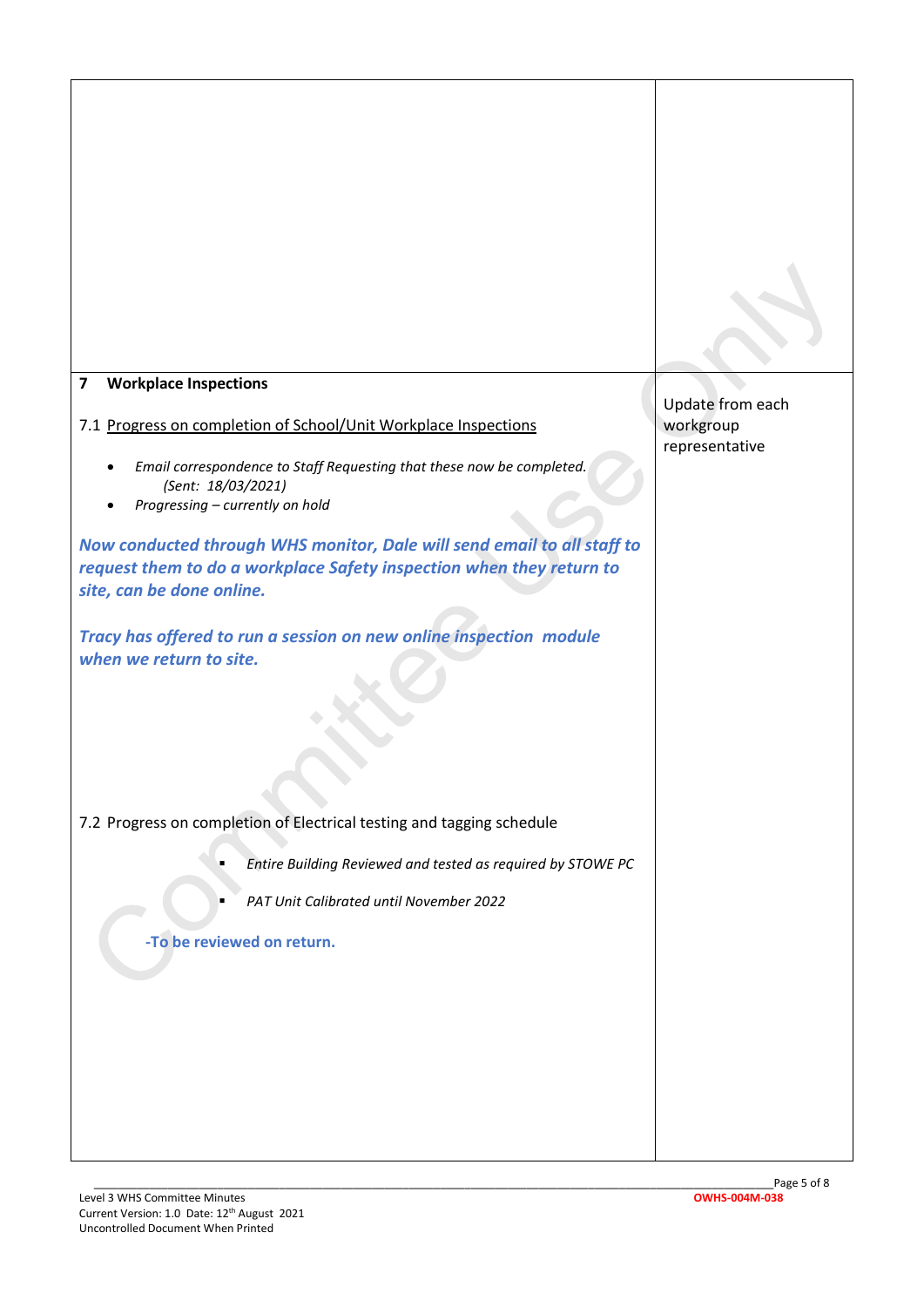| <b>WHS Training Update</b><br>8                                                                                                    |                             |
|------------------------------------------------------------------------------------------------------------------------------------|-----------------------------|
| 8.1 Progress on new workers who have completed mandatory WHS training                                                              |                             |
| • Last report (June (TM_05) - 100% Complete                                                                                        |                             |
|                                                                                                                                    |                             |
| 8.2 Any other training needs                                                                                                       |                             |
| • HS Consultation Training (HSECCO) - (All Committee Members)                                                                      |                             |
| • Lab Supervisor Training (Virtual: Face to Face)                                                                                  |                             |
| • Supervisor Training (Online) (HSEOSO)                                                                                            |                             |
| (3 SOVS Staff - incomplete)                                                                                                        |                             |
| <b>Email Sent to Relevant Staff from LK</b>                                                                                        |                             |
| • Warden Training online (EMFW2020)                                                                                                |                             |
| • Mandatory HSE Training - Current Staff                                                                                           |                             |
| (7 SOVS Staff - 1 or more incomplete)                                                                                              |                             |
| (2 SOVS Staff -1 or more not enrolled)                                                                                             |                             |
| <b>Email Sent to Relevant Staff from LK</b>                                                                                        |                             |
|                                                                                                                                    |                             |
| Some staff showing incomplete training need to be reviewed, possible<br>software problems. Will be reviewed when new report comes. |                             |
|                                                                                                                                    |                             |
| Tracy C, will have next training report to us in the next week and half approx                                                     |                             |
|                                                                                                                                    |                             |
| <b>First aid, Emergency and Security Arrangements</b><br>9                                                                         |                             |
|                                                                                                                                    | Update from each            |
| 9.1 Review availability of First Aid Officers and Fire Wardens in all work areas:                                                  | workgroup<br>representative |
| Building currently on lockdown - all staff working from home<br>unless exemption granted                                           |                             |
|                                                                                                                                    |                             |
|                                                                                                                                    |                             |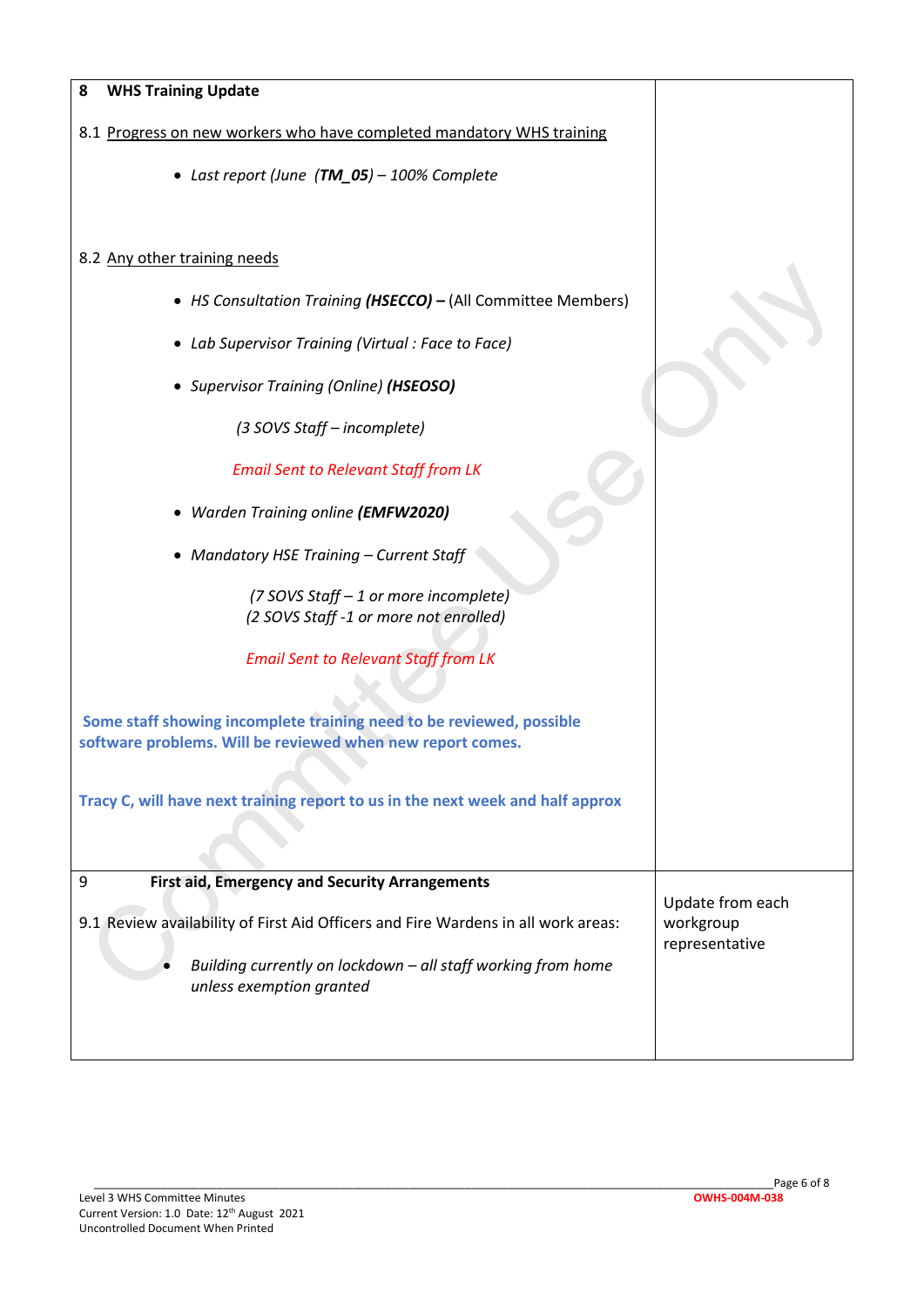| 10<br><b>Changes to Workplace</b><br>Nil to report<br>Some painting being done on building at the moment, Dale will | Update from each<br>workgroup<br>representative |
|---------------------------------------------------------------------------------------------------------------------|-------------------------------------------------|
| circulate email to any who may be on site.                                                                          |                                                 |
| <b>Environmental matters</b><br>11                                                                                  |                                                 |
| Nil to report                                                                                                       |                                                 |
| 12 New business/Business without notice                                                                             |                                                 |
| 12.1. Student Vaccination                                                                                           | (DWL)                                           |
| <b>Clinical Stage Student Vaccination Rates (13.08.21):</b>                                                         |                                                 |
| Stage 4: 32% 1 Dose ; 48% 2 Doses ; 21% Booked                                                                      |                                                 |
| <b>Stage 5: 57% 1 Dose; 40% 2 Doses; 3% Booked</b>                                                                  |                                                 |
| - Dale reported vast majority should be done by end of September                                                    |                                                 |
| Special Thanks to UNSW Health Service and Hannan Awada for facilitating<br>appointments for our students            | (TC)                                            |
| 12.2. Staff Vaccination Requirements                                                                                |                                                 |
| - Talks are currently being had with recovery team, no answers right at this<br>moment regarding vacs in workplace. | (TC)                                            |
|                                                                                                                     |                                                 |
| 12.3 Return to Work Strategies                                                                                      |                                                 |
| 12.4. Employee Assistance Program                                                                                   |                                                 |
| https://www.wellbeing.unsw.edu.au/eap-benestar                                                                      |                                                 |
| 12.5. MHFA                                                                                                          |                                                 |
| <b>Dale Larden</b><br><b>Katariina Pakarinen</b><br><b>Maria Markoulli</b>                                          |                                                 |
| <b>Michelle Bonanno</b>                                                                                             |                                                 |
|                                                                                                                     |                                                 |